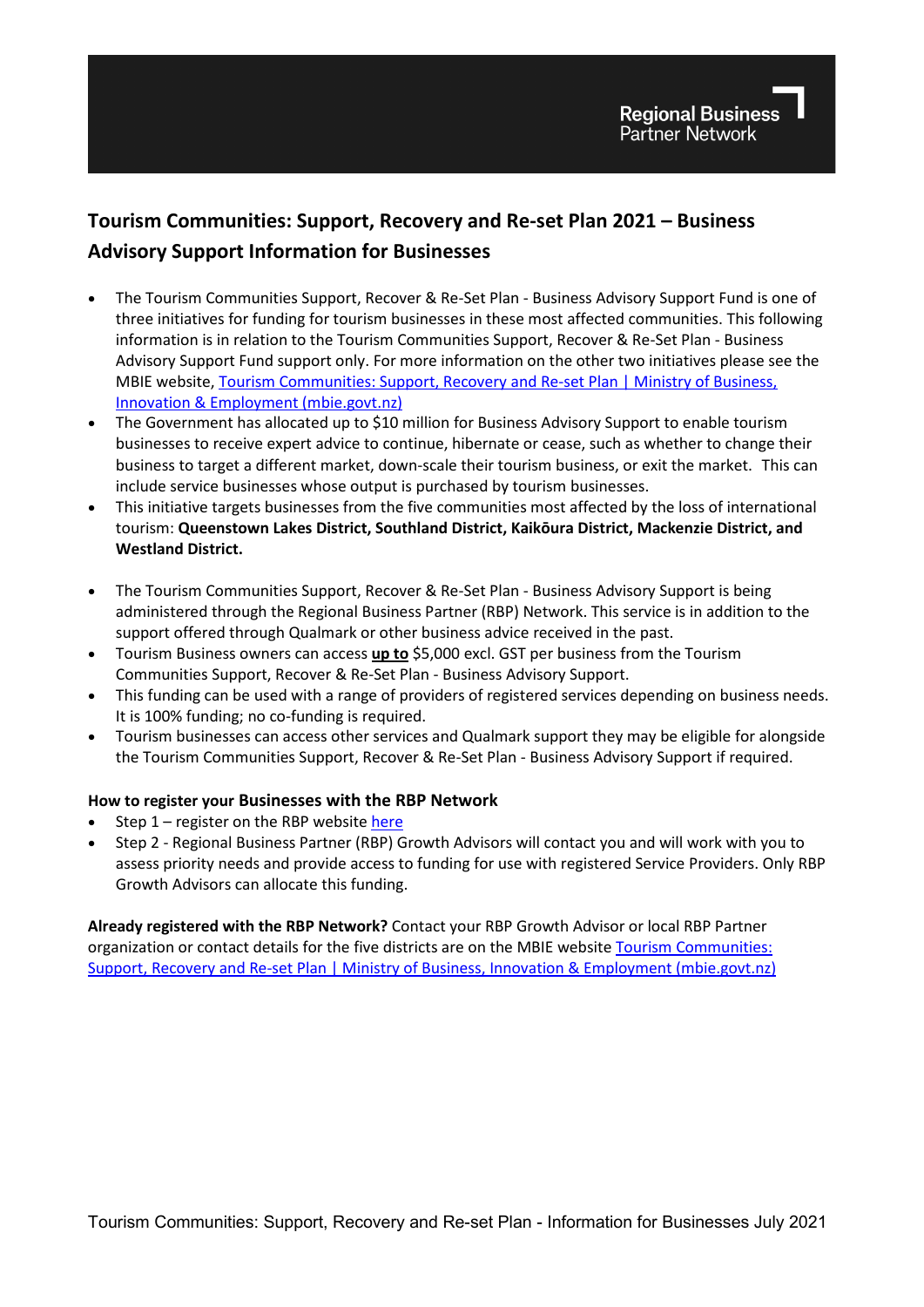### **Eligibility Criteria for Businesses**

#### **Businesses must:**

- Be physically based within at least one of the five communities: Queenstown Lakes District, Southland District, Kaikōura District, Mackenzie District, or Westland District; and
- Be a tourism business, which is defined as a business where at least 50 per cent of its operational output is purchased by tourists (domestic or international), for example: Accommodation, Arts and Recreational Services, Food Services, Transport Services or Retail Trade. This can include service businesses whose output is purchased by tourism businesses.
- Be GST registered in New Zealand or GST registered prior to COVID-19; and
- Have a New Zealand Business Number (NZBN); and
- Be operating in a commercial environment; and
- Be a privately-owned business, or a Māori Trust or incorporation under the Te Ture Whenua Māori Act 1993 or similar organisation managing Māori assets under multiple ownership.

#### **Non-eligible organisations**

- Charitable trusts
- Incorporated societies
- Non-business entities
- Local and Central Governments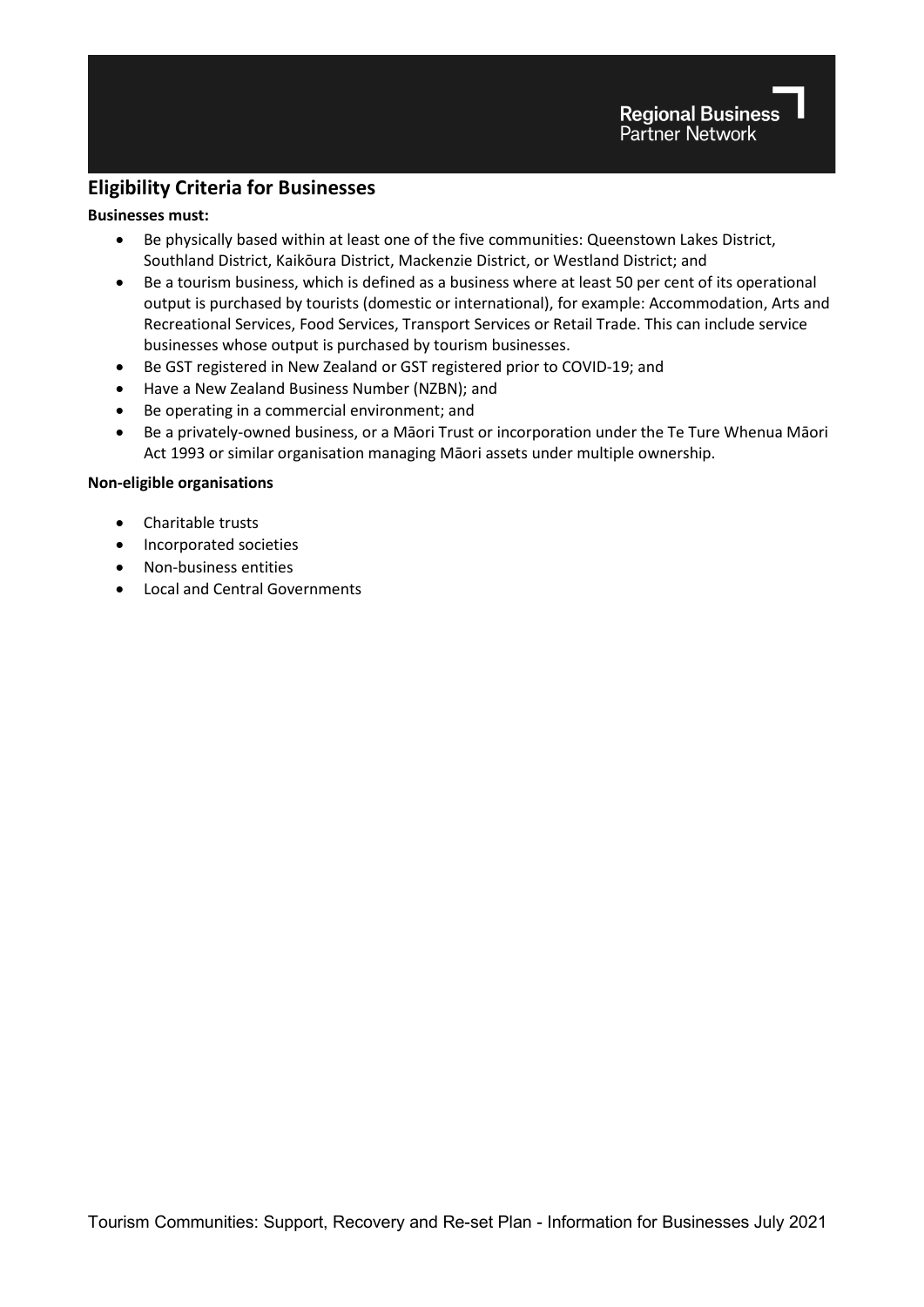## **Funded Services**

Businesses can access **expert advice** and Management training support in one or more of the following subject areas:

| <b>Expert Advisory Support</b>                                                                                                                                                                                                                      |                                                                                                                                                                                                                                                                                                                       |  |  |
|-----------------------------------------------------------------------------------------------------------------------------------------------------------------------------------------------------------------------------------------------------|-----------------------------------------------------------------------------------------------------------------------------------------------------------------------------------------------------------------------------------------------------------------------------------------------------------------------|--|--|
| Eligible service subjects                                                                                                                                                                                                                           | Ineligible service subjects & content                                                                                                                                                                                                                                                                                 |  |  |
| HR & Employee Relations and Legal<br>Finance and Cash flow Management<br>п<br><b>Health and Wellness</b><br>$\blacksquare$<br><b>Business Continuity Planning</b><br>٠<br><b>Marketing Strategy</b><br>٠<br><b>Digital Enablement Strategy</b><br>п | Consultancy services (eg: designing, developing,<br>٠<br>creating, building, auditing)<br><b>Training services</b><br>$\blacksquare$<br>Mentoring services (connect with NZ Business<br>$\blacksquare$<br>Mentors for these services)<br>Subscription services<br>٠<br>Conferences, Seminars, Networking events,<br>٠ |  |  |
| Hibernation and exit advice.<br>п                                                                                                                                                                                                                   | retreats, team building days/event<br>Personal physical and / or mental health<br>٠<br>consultations (medical or alternative) are not<br>eligible for funding. Eg: Private or group Yoga,<br>massage, Somatic experience therapy, Talk<br>therapy, physiotherapy, osteopathy, personal<br>training, life coaching.    |  |  |
|                                                                                                                                                                                                                                                     | Services offered outside New Zealand<br>$\blacksquare$<br>Services already subsidised through other<br>٠<br>Government Funding (eg: How to apply for a<br>government small business loan)<br>Catering, travel & accommodation expenses                                                                                |  |  |
|                                                                                                                                                                                                                                                     | Examination fees / costs. Membership fees/costs                                                                                                                                                                                                                                                                       |  |  |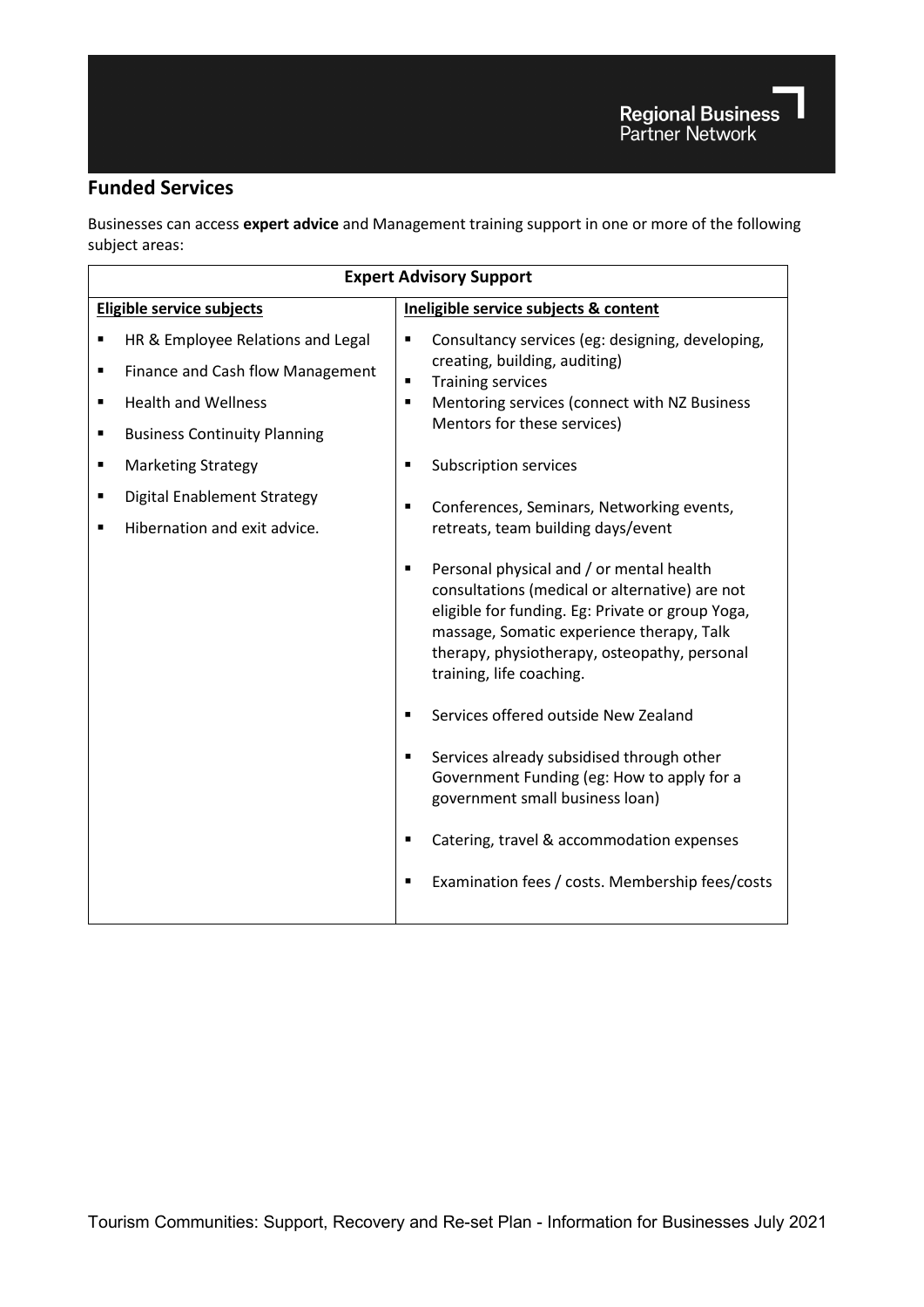

| <b>Management Capability training services</b>                 |                                                                                                                                                                                                                                                                               |  |  |
|----------------------------------------------------------------|-------------------------------------------------------------------------------------------------------------------------------------------------------------------------------------------------------------------------------------------------------------------------------|--|--|
| <b>Eligible service subjects</b>                               | Ineligible service subjects & content                                                                                                                                                                                                                                         |  |  |
| Management training in:<br><b>Marketing Strategies</b>         | Mentoring services (connect with NZ Business<br>٠<br>Mentors for these services)                                                                                                                                                                                              |  |  |
| <b>Business Systems</b><br>Ξ<br><b>Business Planning</b>       | Consultancy Services ('doing' or implementing<br>$\bullet$<br>the work for the business owner rather than<br>training or coaching the business owner / senior                                                                                                                 |  |  |
| <b>Capital Raising</b><br>Finance<br>П                         | manager to do it themselves)<br>Website design, develop & build<br>٠<br>implementation/consulting                                                                                                                                                                             |  |  |
| <b>Business Sustainability</b><br>п                            | Subscription & membership services<br>٠                                                                                                                                                                                                                                       |  |  |
| Governance                                                     | Conferences, Seminars, Networking events,<br>٠<br>retreats, team building days/event                                                                                                                                                                                          |  |  |
| Lean manufacturing / Business<br>operations                    | Diagnostic and Assessment Services including<br>٠<br>audits (eg: digital systems audits and financial                                                                                                                                                                         |  |  |
| Leadership (Managing people)<br>п<br><b>Managing Resources</b> | audits); Strengths and or psychometric<br>assessments (eg: Clifton Strengths, Myers Briggs,<br>Thomas DISC; Ergonomic assessments)                                                                                                                                            |  |  |
| Export                                                         | Team &/or individual employee training<br>٠<br>Vocational & technical training eg: First Aid<br>course, Excel courses, cultural competence<br>courses                                                                                                                         |  |  |
|                                                                | Personal physical and / or mental health<br>٠<br>consultations (medical or alternative) are not<br>eligible for funding. E.g: Private or group Yoga,<br>massage, Somatic experience therapy, Talk<br>therapy, physiotherapy, osteopathy, personal<br>training, life coaching. |  |  |
|                                                                | Specific software training e.g. Xero, MS Office<br>products.                                                                                                                                                                                                                  |  |  |
|                                                                | Services offered outside New Zealand<br>٠                                                                                                                                                                                                                                     |  |  |
|                                                                | Services to help business to access government<br>п<br>funding. (Understanding government R&D<br>incentive tax process)                                                                                                                                                       |  |  |